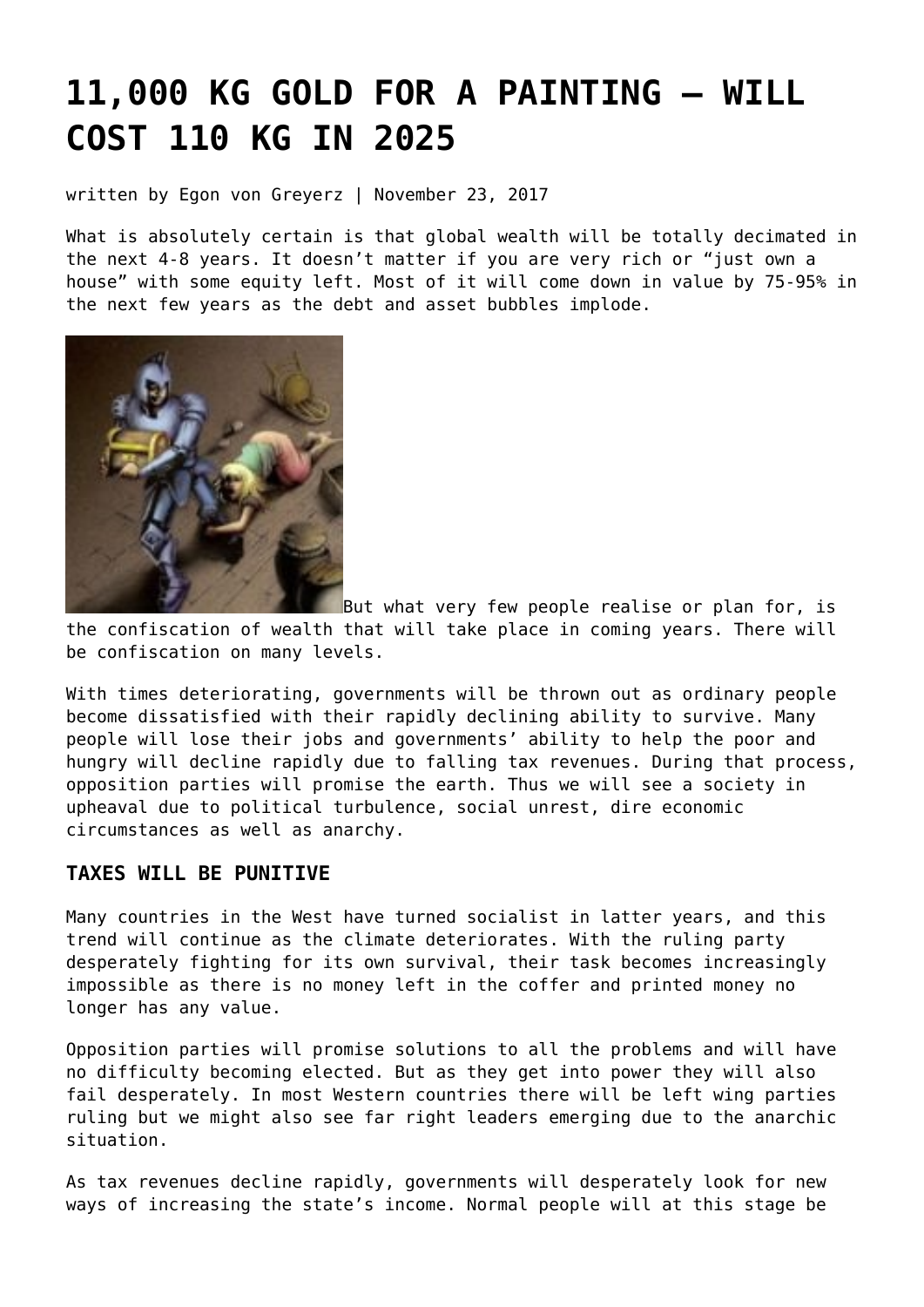very poor so it will serve no purpose to tax them. The obvious target will of course be the wealthy but also the middle classes. At that stage, the wealthy might already have lost half of their fortune or more, but socialist governments looking for revenue will ensure that most of their remaining wealth also disappears.

## **CONFISCATION BY TAXATION**

Wealth taxes will be confiscatory and reach levels of 75% at least and possibly up to 90%. This will not only be popular with ordinary people who at that point are poor and suffering. It will also be what the desperate masses will demand, whether it is done peacefully or with violence.



What is happening in Saudi Arabia presently with the Saudi Crown Prince Mohammed bin Salman confiscating the wealth of other Saudi Princes and Saudi businessmen might set an example.

Governments in the US, UK or Germany, for example, could just decide to freeze the assets of the wealthy and issue arrest warrants demanding transfer of say 85% of their wealth. Refusal would not be an option since it would lead to a long prison sentence plus confiscation of 100% of the wealth.

**Now is the time to plan for the risks of confiscation and punitive taxation. Soon it will be too late.**



All this sounds totally draconian and unrealistic in today's "civilised" society. But anyone who doubts that these measures could happen only needs to study history. There are endless examples of confiscation of wealth. Often it is linked to periods of excess and decadence with major gaps between the rich and the poor, just as today. During the French Revolution in 1789 , the aristocracy not only lost much of their wealth, they also lost their lives. Same in the Russian Revolution in 1918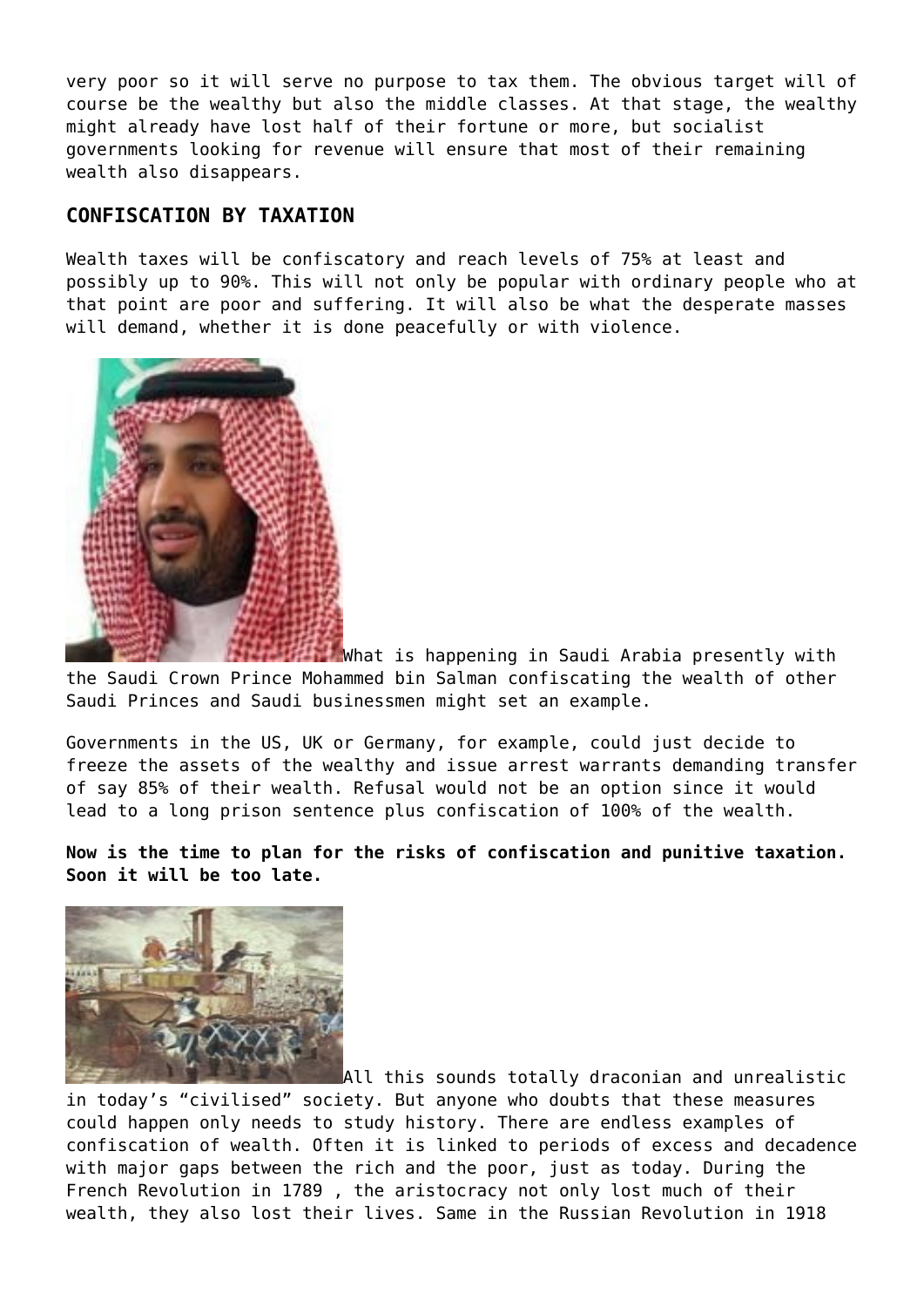when both wealth and lives of the aristocracy were extinguished.

### **DANGEROUS TO FLAUNT WEALTH**

We could easily then reach a state of anarchy due to the suffering of the masses. At that point they would turn against banks, governments and the wealthy leading to major violence as history repeats itself. Anything representing wealth will be despised by the masses, whether it is houses, cars, jewellery or clothes or other luxury assets. The flaunting of wealth that we see all over the world today could be very dangerous or even fatal at that time.

The majority of people, would call all this scaremongering and sensationalism. The problem is that because we live today, we think it is different now. Many believe it is totally acceptable to see bespoke Rolls Royces, or Ferraris in New York, London or Hong Kong costing \$250,000 or more. Today very few protest against the enormous top prices paid for a house in the above cities costing \$100 million or more. And to buy a painting for over \$100 million happens regularly.

#### **1/2 BILLION DOLLARS FOR A PAINTING**



But if you want a Leonardo da Vinci, you must pay the neat sum of \$450 million as an anonymous buyer did this week at the Christie's auction in New York. A price level which very few can fathom.

Will almost \$1/2 trillion be the record for a painting for decades or longer. Yes, in today's money, that could certainly be the case. **11 tonnes of gold for a painting will probably not be beaten for the next 100 years** or more. In the next 4-8 years, that painting can probably be bought for much less than 1 tonne of gold, more probably for 110 kilos or less (110 kg gold is today worth \$4.5 million).

#### **LAW AND ORDER WILL BREAK DOWN**

For ordinary people, most of whom are not aware of these excesses, \$1/2 billion for a painting is the ultimate decadence. This dangerous trend will not go unpunished in the future. And nobody must believe that law and order including police or military will function when society breaks down. Sadly, there will be no protection for the target groups.

Weapons will hardly help against the crowd. Best is to live in a place where you are surrounded by like minded or in a country which is less exposed. All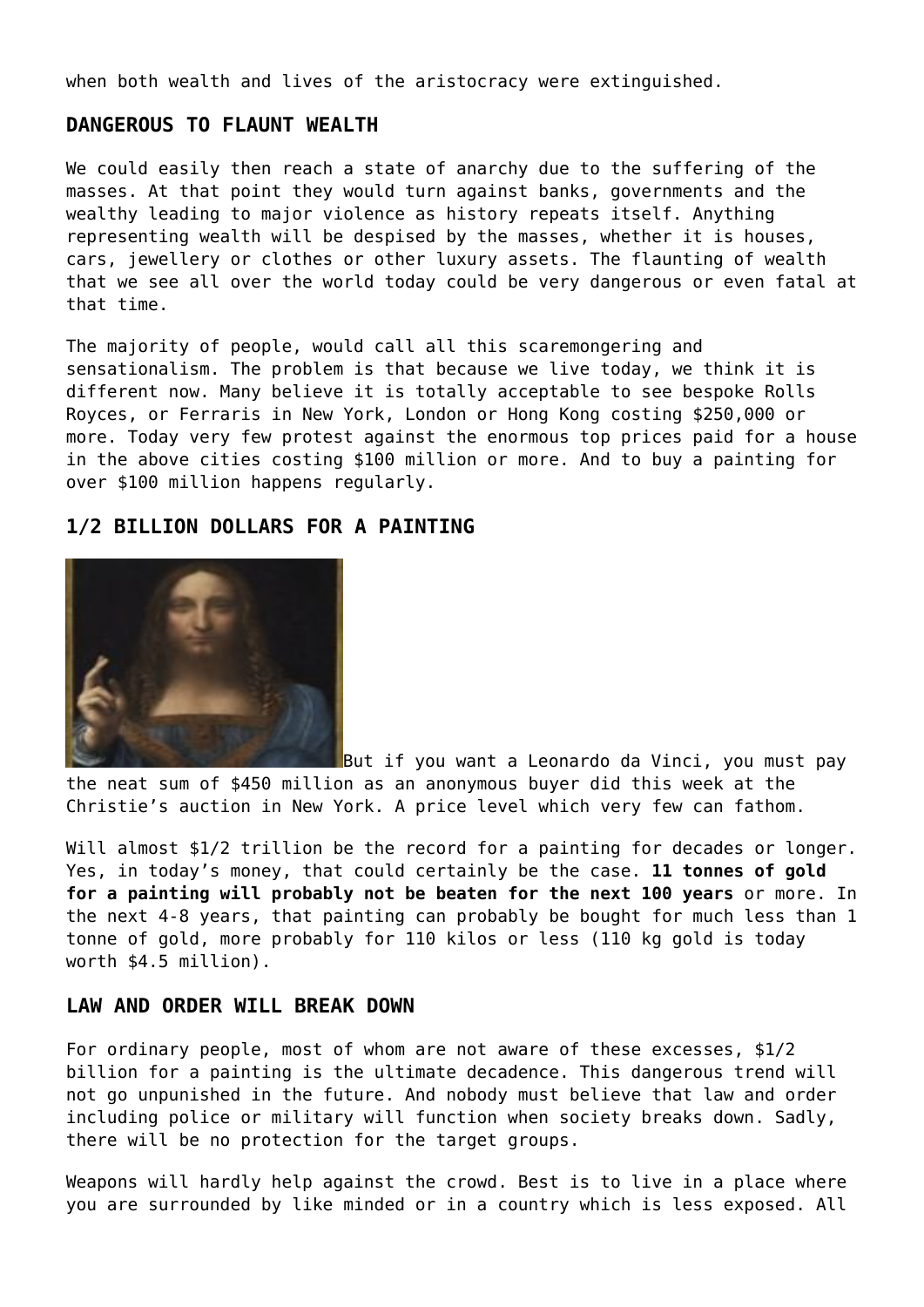this is not an option for many people but worth thinking about when there is still time.

Let me stress that I sincerely hope that none of what I have outlined will happen. But looking at risk and probabilities, we are now at a point in history when these events are likely to take place whether it is in the next few years or at some later point. Excesses of the magnitude we are seeing today as well as the gap between rich and poor will not continue without returning to the mean at least.

#### **SWISS BANK REFUSES TO GIVE CLIENT HIS GOLD**

Coming back to confiscation, it looks like banks are already playing that game. In a [recent article](https://goldswitzerland.com/dont-hold-your-gold-in-a-swiss-bank/), I discussed how Swiss banks don't have the physical gold that their clients have bought. I also mentioned how banks are refusing to release the gold that the client holds in the bank.



**This week I was contacted by a person who went to his bank in Zurich, one of the two largest in Switzerland, to get his physical gold out. He had seen my article on the subject. The bank, one of the biggest Asset Management banks in the world, told him that he couldn't have his own gold because of new rules within the bank.**

But this man did not give up that easily. He asked for a letter from the bank confirming that they refused to hand his gold to him. He told the bank that he would take this letter to the police. The bank clearly got scared and after three hours' wait, the gentleman was told by the bank that they would hand his gold to him. **So very generous of the bank to hand the client's asset back to him!**

This is yet another confirmation that banks are not going to give the clients their assets back without a major legal fight. But that is just the first stage, in my view. Soon banks will be under such pressure that they will hold on to clients' assets. Few people believe that this is possible, but **it is guaranteed that, in the not too distant future, insolvent banks will not be in a position to hand anything back to clients. Again I urge people to get assets out of the banks, in Switzerland or any other country.** The financial system is already bankrupt, whatever central bank chiefs say.

Holding physical gold outside the banking system and in the right jurisdiction is the best insurance against these risks. But as I said above, tax planning is just as important as holding the right investment.